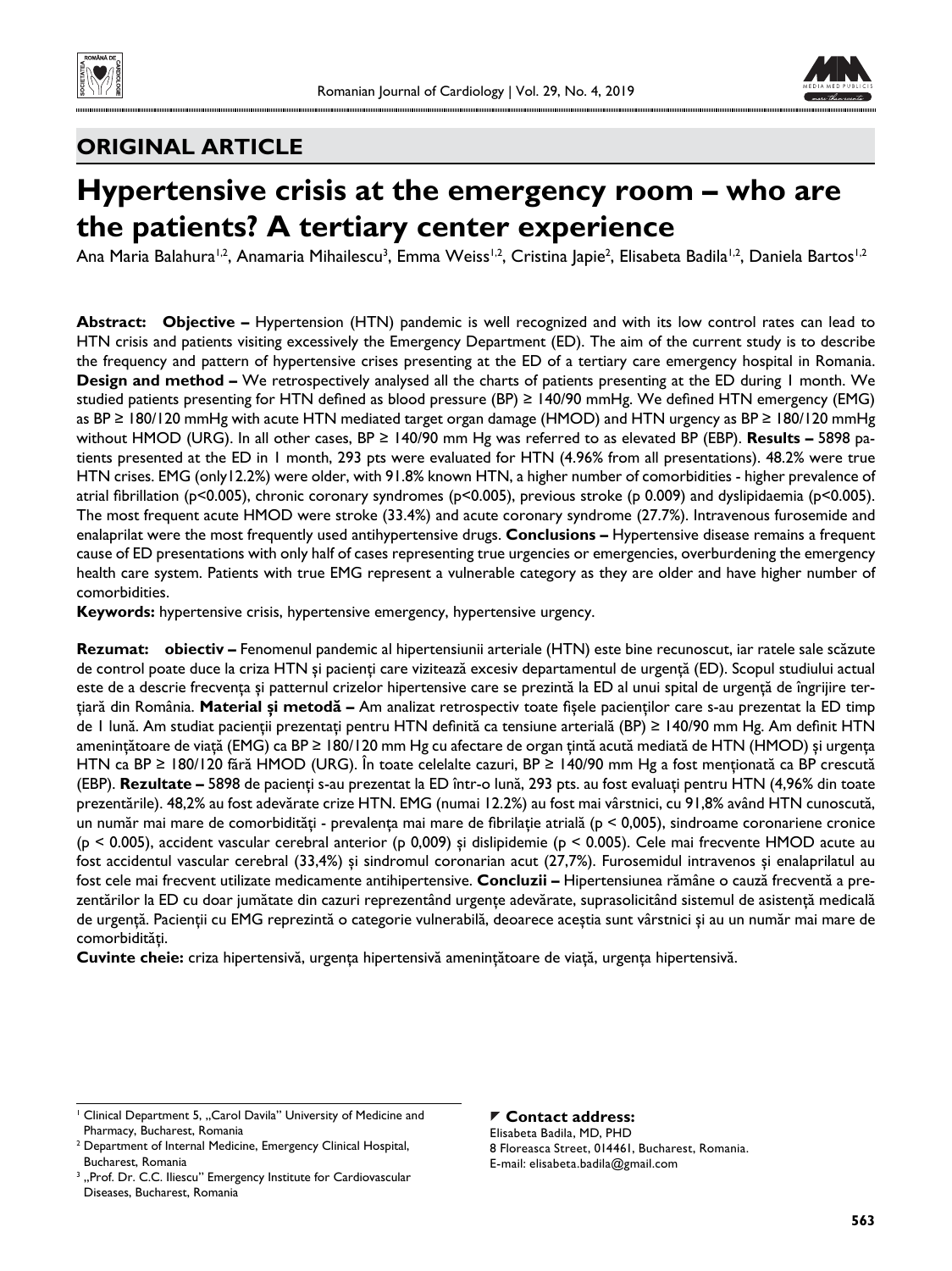# **INTRODUCTION**

Arterial hypertension (HTN) remains one of the major health problems around the world with an estimated global prevalence of 1.3 billion, between 30-45% of adult population suffering from HTN<sup>1</sup>. Romania is a country with a high prevalence of HTN with 45.1% of the adult population being hypertensive. Unfortunately, the high prevalence is paralleled by a low control rate with only 30.8% of patients reaching the currently recommended blood pressure (BP) targets $2,3$ .

Acute HTN crises are a direct consequence of poorly treated or controlled HTN and are a frequent reason patients visit medical care facilities, overburdening the medical health care system<sup>4</sup>. A hypertensive crisis is a general term referring to situations with an acute increase in BP and can include HTN emergencies, defined as an acute severe increase in BP associated with acute HTN mediated target organ damage (AHMOD), and HTN urgencies, defined as an increase in BP usually over 180/110 mmHg without AHMOD<sup>1,5</sup>.

The latest published consensus paper on hypertensive emergencies has renamed HTN urgency as uncontrolled HTN advocating that when AHMOD is absent, its long term prognosis is similar to stable patients that have uncontrolled HTN1<sup>4-6</sup>. In light of this new definition, only a few patients should visit the ED and the vast majority should be treated in the primary care settings. However, HTN pandemic is well recognized and with its low control rates can lead to acute or chronic increase in BP and patients visiting excessively the Emergency Department (ED). Moreover, data are scarce on the proper management of an HTN emergency and clear protocols are still lacking<sup>4</sup>. Therefore, it is important to describe the prevalence and pattern of HTN crises that are managed in the ED in the real world settings<sup>4</sup>.

To the best of our knowledge, currently, there aren't any data published describing the frequency, types and management practices of HTN crisis presenting at the EDs in Romania. Therefore, the aim of the current study is to describe the frequency and pattern of hypertensive crises presenting at the ED of a tertiary care emergency hospital in Romania. Moreover, we aimed at characterising the profile of the patient presenting for a HTN crisis, its risk factors, clinical presentations, as well as their medical management in the ED.

# **METHODS**

## **Study design**

This was a retrospective descriptive study evaluating patients older than 18 years old presenting with elevated BP to the ED of a tertiary care emergency hospital from Bucharest, Romania, during one month – March 2018.

## **Study population, variables and measurements**

We retrieved complete demographic, clinical, paraclinical and treatment data from the ED charts of patients presenting for symptomatic or asymptomatic hypertension defined as  $BP \ge 140/90$  mmHg.

A history of physician-diagnosed diabetes mellitus (DM), chronic kidney disease (CKD), chronic coronary syndrome (CCS), dyslipidemia, obesity, atrial fibrillation and stroke was noted from the patient's medical record file. Clinical symptoms were recorded from the physician's initial assessment sheet. Electrocardiograms were available for all patients and were used to diagnose atrial fibrillation.

Blood pressure readings, done with an automatic standardized BP measuring device, at different time intervals, were recorded from vital sheets.

We defined a hypertension emergency (EMG) as BP ≥ 180/120 mmHg with acute HMOD and HTN urgency as BP ≥180/120 mmHg without HMOD (URG). In all other cases BP ≥140/90 mmHg was referred to as elevated BP (EBP).

Patient management was assessed by recording the list of medication from the treatment sheet attached inside the medical record file which includes type of drug, dose, the route and the time of administration.

Mean length of stay in the ED was recorded by calculating the time interval between the patient's admission time and discharge/admittance time from ED. Acute HMOD such as acute coronary syndromes, stroke, aortic dissection, HTN encephalopathy, malignant HTN and heart failure / pulmonary edema were recorded using the discharge summary notes filled by the ED consultant.

## **Statistical Analysis**

The categorical variables were presented as counts and percentages, while continuous variables were presented as mean values ± standard deviation. The frequency of clinical and paraclinical characteristics in the groups was compared using two-by-two contingency table and analysed with chi-square  $\chi^2$  with Yates correction test. Continuous variables were compared using Student's *T*-test or the Mann-Whitney U test, as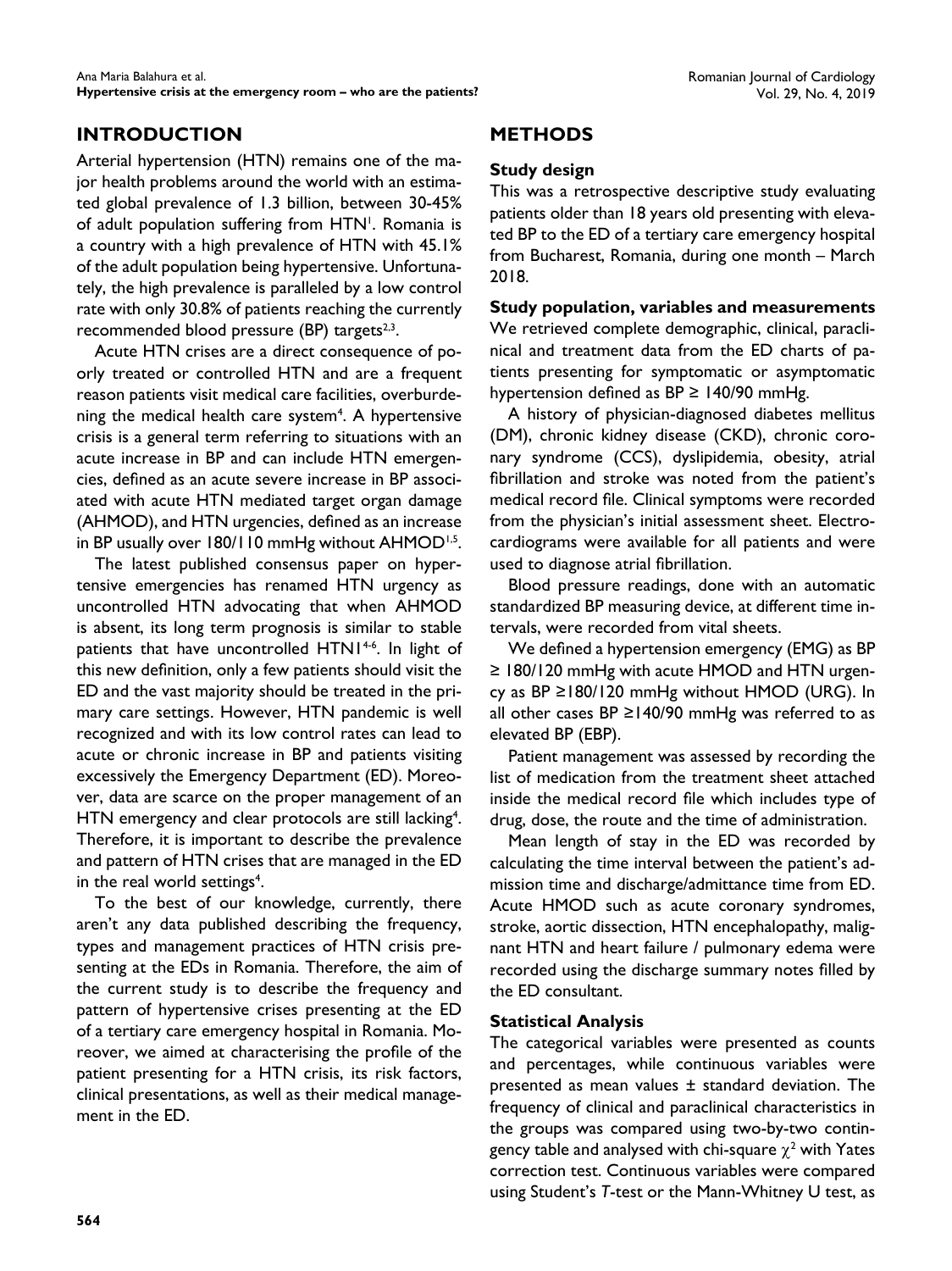appropriate to the distribution of the data. Two-sided  $p$ -values < 0.05 were considered significant.

Statistical analysis was performed with the Statistical Package for the Social Sciences (SPSS) 23.0 for Windows.

This study has been approved by the Ethics committee of the Clinical Emergency Hospital Bucharest.

## **RESULTS**

## **Demographic characteristics and risk factors**

From 5898 patients presented at the ED in one month, 293 presented for symptomatic or asymptomatic elevated BP (4.96% from all presentations). 48.2% were true HTN crises (2.39% from all ED presentations) while the reminder presented for EBP (2.57% of all ED presentations). Only 12.2% were EMG (0.61% from all ED presentations, 25.5% from HTN crisis) (Figure 1).

The baseline characteristics, risk factors and comorbidities are depicted in Table 1.

The mean age of patients presenting for a true emergency (and non EBP) was 67.5±12.3 years, patients in the EMG group being significantly older than URG (p 0.02). In the EMG group, there were more patients previously diagnosed with HTN (p < 0.005) and they had a higher average number of comorbiditi-

| Table 1. Patients' characteristics, risk factors and comorbidities.                                                                                 |                  |                  |                  |                  |                         |  |  |  |  |
|-----------------------------------------------------------------------------------------------------------------------------------------------------|------------------|------------------|------------------|------------------|-------------------------|--|--|--|--|
| <b>CHARACTERISTICS</b>                                                                                                                              | <b>TOTAL</b>     | <b>EBP</b>       | <b>EMG</b>       | <b>URG</b>       | P value<br>(URG vs EMG) |  |  |  |  |
| No. (%)                                                                                                                                             | 293              | 152(51.8)        | 36(12.2)         | 105(35.8)        |                         |  |  |  |  |
| Age (mean±SD) (years)                                                                                                                               | $62.9 \pm 14.5$  | $59.6 \pm 15.5$  | $70.0 \pm 12.2$  | $65.1 \pm 12.4$  | 0.02                    |  |  |  |  |
| Male, (No, %)                                                                                                                                       | 131(44.7)        | 74 (48.6)        | 17(47.2)         | 40 (38.0)        | 0.19                    |  |  |  |  |
| Rural areas, (No, %)                                                                                                                                | 229(78.1)        | 115(75.6)        | 28(77.7)         | 86(81.9)         | 0.58                    |  |  |  |  |
| Known HTN, (No, %)                                                                                                                                  | 205 (69.9)       | 96(63.1)         | 33(91.6)         | 76 (72.3)        | 0.00                    |  |  |  |  |
| sBP - arrival ED<br>$(mmHg)$ (mean $\pm$ SD)                                                                                                        | $177.9 \pm 22.2$ | $160.8 \pm 10.0$ | $200.6 \pm 21.0$ | $195.5 \pm 15.1$ | 0.3                     |  |  |  |  |
| dBP - arrival ED<br>$(mmHg)$ (mean $\pm$ SD)                                                                                                        | $95.1 \pm 14.2$  | $80.7 \pm 9.3$   | $106.2 \pm 15.8$ | $99.2 \pm 17.5$  | 0.04                    |  |  |  |  |
| Average no.<br>comorbidities (mean±SD)                                                                                                              | $0.97 \pm 1.15$  | $0.8 \pm 1.12$   | $1.57 \pm 1.14$  | $1 \pm 1.12$     | 0.01                    |  |  |  |  |
| Atrial fibrillation<br>(No, %)                                                                                                                      | 27(9.21)         | 10(6.57)         | 9(25)            | 8(7.6)           | 0.00                    |  |  |  |  |
| Diabetes mellitus (No, %)                                                                                                                           | 84 (28.6)        | 24(15.7)         | 10(27.7)         | 20(19.0)         | 0.26                    |  |  |  |  |
| Chronic coronary syndrome                                                                                                                           | 67(22.8)         | 12(7.8)          | 23(63.8)         | 32 (30.4)        | 0.003                   |  |  |  |  |
| Previous stroke                                                                                                                                     | 17(5.8)          | 7(4.6)           | 6(16.6)          | 4 (3.8)          | 0.009                   |  |  |  |  |
| Dyslipidaemia (No, %)                                                                                                                               | 92(31.3)         | 42 (27.6)        | 20(55.5)         | 30(28.5)         | 0.003                   |  |  |  |  |
| Obesity (No, %)                                                                                                                                     | 30(10.2)         | 9(5.9)           | 5(13.8)          | 16(15.2)         | 0.84                    |  |  |  |  |
| <b>DD</b> blood processes dDD dioctolic DD CDD olovated DD CD, omergency department CMC, omergency LITN, bypartences cDD, cyctolic DD LIDC, urgancy |                  |                  |                  |                  |                         |  |  |  |  |

BP – blood pressure, dBP – diastolic BP, EBP – elevated BP, ED – emergency department, EMG – emergency, HTN – hypertenson, sBP – systolic BP, URG – urgency.



 $\blacksquare$  EMG  $\blacksquare$  URG  $\blacksquare$  EBP

Figure 1. The study flow chart and distribution of patients presenting with hypertension. EBP – elevated blood pressure, EMG – emergency, URG – urgency.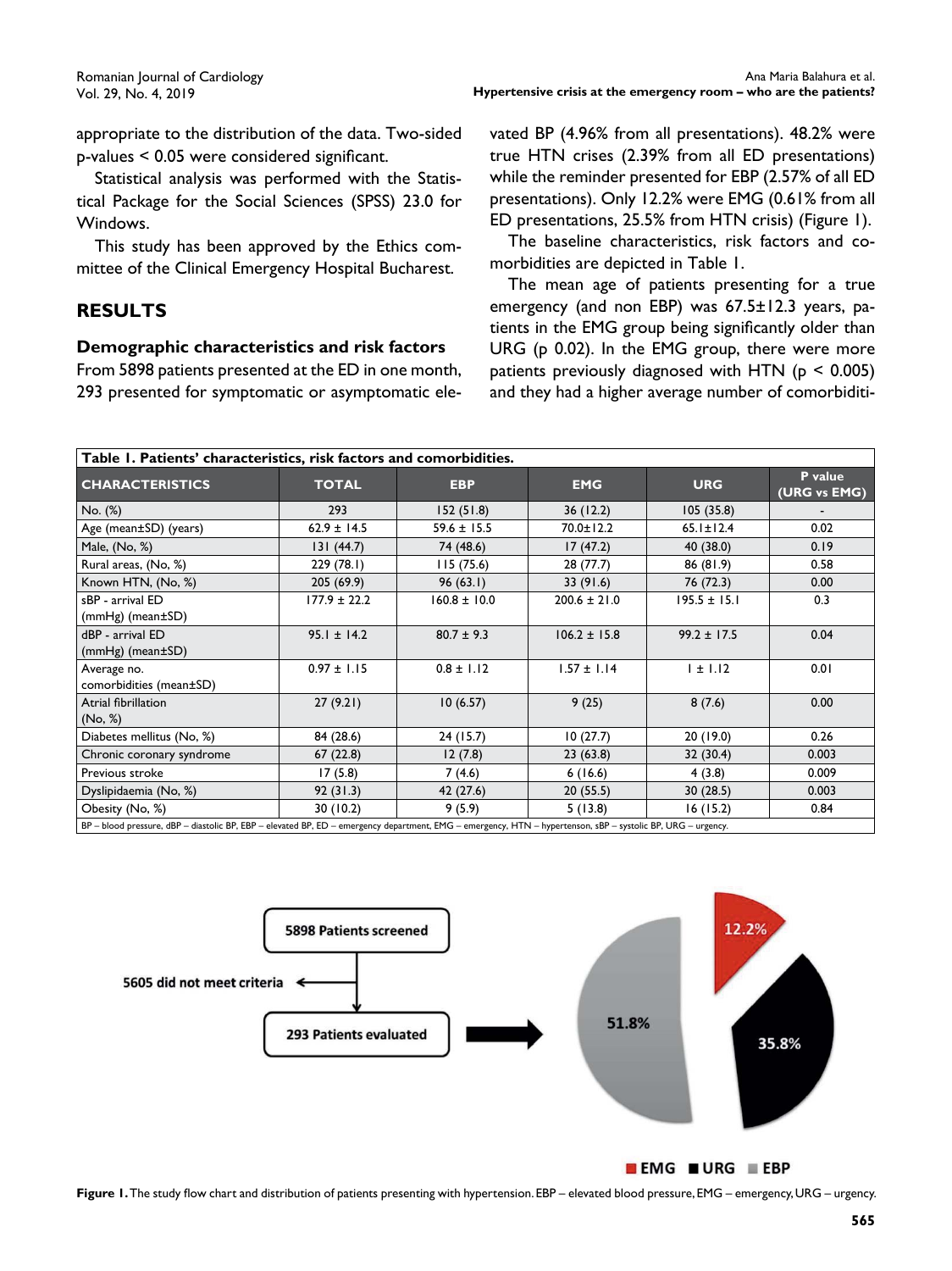es (0.01). In the EMG group significantly more patients had atrial fibrillation (AF) (p<0.005), chronic coronary syndromes (p<0.005), a previous stroke (p 0.009) and dyslipidaemia (p<0.005). There were no differences in sex distribution between EMG and URG.

Two thirds of patients were previously diagnosed with HTN. From the 205 previously known hypertensive patients, 83.4% were treated with an average of 2.1±0.9 antihypertensive drugs at home; however, patients in the EMG group had a significantly lower rate of treatment compared to the URG group (45.4% versus 96%, p 0.002). Treated patients in the URG and

EMG had a similar average number of antihypertensive drugs recommended at home. Angiotensin converting enzyme inhibitors (ACEIs) or angiotensin receptor blockers (ARBs) were the most frequent used antihypertensive drug classes in chronic therapy (44.0%), followed by beta blockers (34.8%) and indapamide (22.5%). The only difference between EMG and URG was the lower rate of ACEI/ARB usage in the EMG (Table 2).

## **Clinical presentation**

The presenting symptoms and their frequency in HTN crises are listed in Table 2 and Figure 2.

| Table 2. Clinical presentation and previous treatment pattern.                                                                                                                                 |                |                 |              |                 |                         |  |  |  |
|------------------------------------------------------------------------------------------------------------------------------------------------------------------------------------------------|----------------|-----------------|--------------|-----------------|-------------------------|--|--|--|
| <b>CHARACTERISTICS</b>                                                                                                                                                                         | <b>TOTAL</b>   | <b>EBP</b>      | <b>EMG</b>   | <b>URG</b>      | P value<br>(URG vs EMG) |  |  |  |
| No. (%)                                                                                                                                                                                        | 293            | 152(51.8)       | 36(12.2)     | 105(35.8)       |                         |  |  |  |
| Headache (No, %)                                                                                                                                                                               | 79 (26.9)      | 34(22.3)        | 6(16.6)      | 39 (37.1)       | 0.02                    |  |  |  |
| Chest pain (No, %)                                                                                                                                                                             | 40(13.6)       | 20(13.1)        | 12(33.3)     | 8(7.6)          | 0.00                    |  |  |  |
| Dyspnea (No, %)                                                                                                                                                                                | 39(13.3)       | 13(8.5)         | 9(25)        | 17(16.1)        | 0.23                    |  |  |  |
| Epistaxis (No, %)                                                                                                                                                                              | 10(3.4)        | 3(1.9)          | (2.7)        | 6(5.7)          | 0.48                    |  |  |  |
| Dizziness (No, %)                                                                                                                                                                              | 58 (19.7)      | 21(13.8)        | 6(16.6)      | 31(29.5)        | 0.13                    |  |  |  |
| Admitted (No, %)                                                                                                                                                                               | 62(21.1)       | 31(20.3)        | 23(63.8)     | 8(7.6)          | 0.00                    |  |  |  |
| <b>Previously known HTN</b>                                                                                                                                                                    |                |                 |              |                 |                         |  |  |  |
| Known HTN, (No, %)                                                                                                                                                                             | 205 (69.9)     | 96(63.1)        | 33 (91.6)    | 76 (72.3)       | 0.00                    |  |  |  |
| Treated (No, %)                                                                                                                                                                                | 171(58.3)      | 83 (54.6)       | 15 (46.8%)   | 73 (69.5)       | 0.002                   |  |  |  |
| % Treated from known HTN                                                                                                                                                                       | 83.4           | 86.4            | 45.4         | 96.0            |                         |  |  |  |
| <b>Previous treatment pattern</b>                                                                                                                                                              |                |                 |              |                 |                         |  |  |  |
| Average no. of anti-HTN drugs (home)                                                                                                                                                           | $2.1 \pm 0.90$ | $2.25 \pm 0.94$ | $2 \pm 0.79$ | $2.05 \pm 0.99$ | 0.81                    |  |  |  |
| Diuretics - Indapamide                                                                                                                                                                         | 66 (22.5)      | 36 (23.6)       | 4(11.1)      | 26(24.7)        | 0.08                    |  |  |  |
| Diuretics - Furosemide                                                                                                                                                                         | 25(8.5)        | 16(10.5)        | 0(0)         | 9(8.5)          |                         |  |  |  |
| <b>ACEIs/ARBs</b>                                                                                                                                                                              | 129 (44.0)     | 63(41.4)        | 9(25)        | 57 (54.2)       | 0.002                   |  |  |  |
| <b>MRA</b>                                                                                                                                                                                     | 16(5.4)        | 11(11.1)        | (2.7)        | 4(3.8)          | 0.77                    |  |  |  |
| <b>Beta Blockers</b>                                                                                                                                                                           | 102(34.8)      | 50 (32.8)       | 13(36.1)     | 39(37.1)        | 0.91                    |  |  |  |
| <b>CCBs</b>                                                                                                                                                                                    | 44 (15.0)      | 22(14.4)        | 5(13.8)      | 17(16.1)        | 0.74                    |  |  |  |
| ACEI - angiotensin converting enzyme inhibitors, ARB - angiotensin receptor blockers, BP - blood pressure, CCB - calcium channel blockers, EBP - elevated BP, EMG - emergency, HTN - hyperten- |                |                 |              |                 |                         |  |  |  |

sion, MRA – mineralocorticoid receptor antagonist, URG – urgency.



**Figure 2.** Frequency of acute hypertensive mediated organ damage in patients presenting with hypertensive emergencies. ACS – acute coronary syndromes, Encephalo – Encephalopathy, EMG – emergency, HTN – hypertension, H – haemorrhagic, I – ischemic.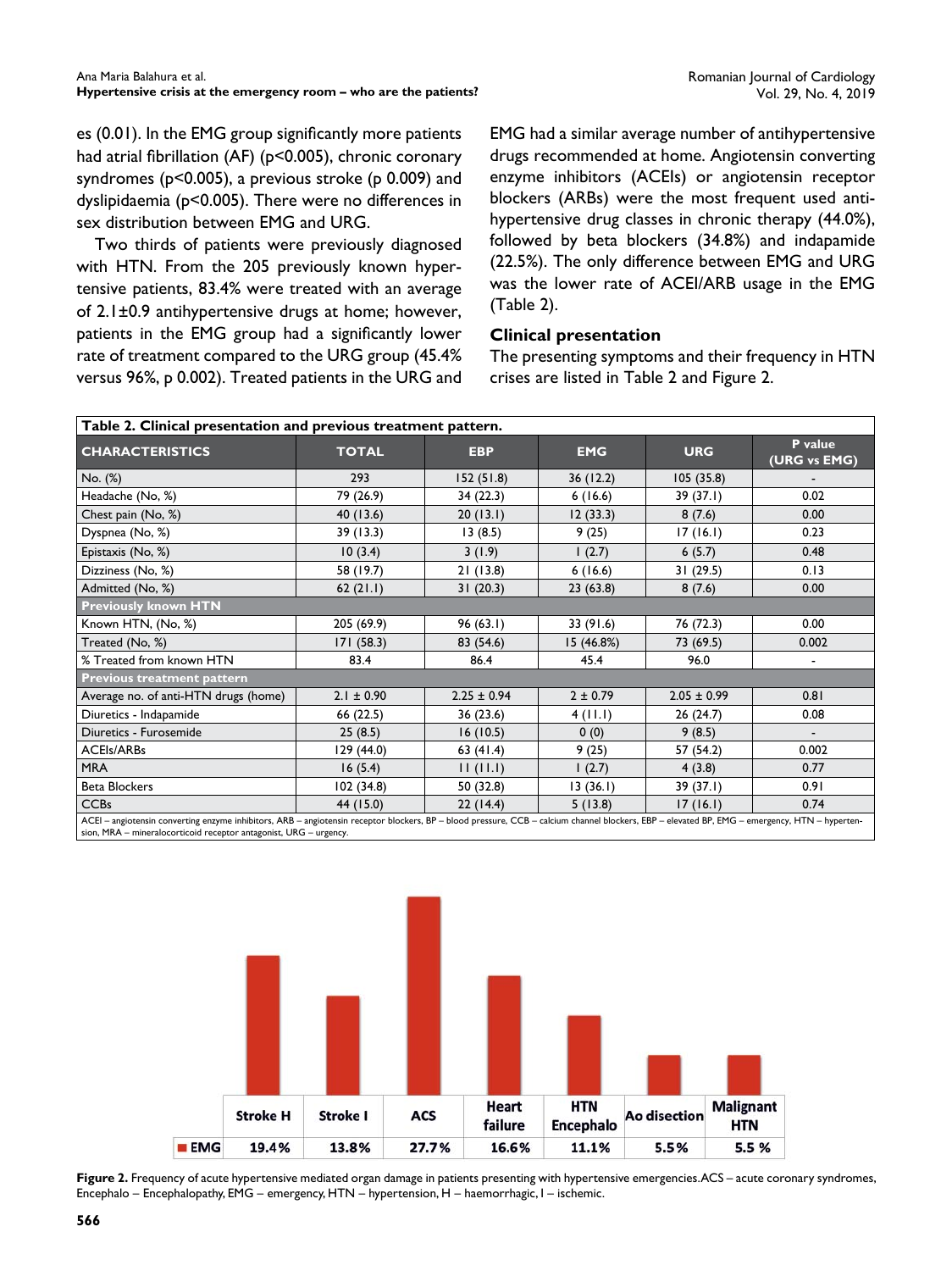Romanian Journal of Cardiology Vol. 29, No. 4, 2019

The most frequent presenting symptoms in the overall studied population were headache (26.9%) and dizziness (19.7%). However, in the EMG group, chest pain and dyspnoea were the most frequent symptoms and were significantly more prevalent than in the URG group. Headache was a more frequent symptom in the URG group.

In the EMG, the most frequent AHMOD were stroke (ischemic plus haemorrhagic) (33.4%) and ACS (acute coronary syndrome, 27.7%) followed by heart failure (16.6%). HTN encephalopathy, aortic dissection and malignant HTN were rarer (Figure 2).

#### **ED management**

The management patterns in the ED are summarized in the Figures 3-5. The average time spent in the ED was  $218.7\pm26.5$  min, without significant difference between EMG and URG. EBP patients spent less time in the ER. Most patients were discharged, only 21.1% were admitted. As expected, patients in the EMG had a significantly higher admittance rate (63.8% versus 7.6% URG,  $p < 0.005$ ).

The mean systolic BP (sBP) upon arrival was 177.9±22.2 mmHg in the overall population, with no significant difference between URG and EMG. However, upon leaving the ED, sBP remained higher in the EMG (153.1±22.1 versus 142.9±13.1 URG, p 0.02) even though sBP was significantly lowered compared with the initial value. Diastolic BP upon arrival was significantly higher in the EMG than URG group.

Treatment was administered in 100% of EMG patients as opposed to only 79% of URG patients. Diuretics (intravenous (iv) furosemide) were the most frequently used antihypertensive drug (139 (47.4 %))

in the ED with a surprisingly higher usage in the URG versus EMG (76 (72.3%) vs 20 (55.5%), p 0.06). ACEIs were the second most used drugs (64 (21.8%)) while nitroglycerine came in on the third place (13 (4.3%)). Nitroglycerine was more frequently used in the EMG group (19.4% versus 2.8% URG, p <0.005). Calcium channel blockers (2%), urapidil (0.003%) and clonidine (0.003%) were rarely used.

## **DISCUSSIONS**

The present study provides an estimate of the prevalence of hypertensive crises in an emergency department of a tertiary emergency hospital from Romania. These accounts for 2.39% from all ED presentations. However, EBP accounts for another 2.57% of ED presentations overburdening the emergency care system. To the best of our knowledge, these findings have never been reported before in Romania and show that hypertensive crises represent an important and common event in emergency medicine and require appropriate resources for their diagnosis and treatment. Moreover, the fact that almost half of the presentation for elevated BP are in fact non-crisis situation points at an inappropriate management of HTN in the primary health care system.

Although EMG represents only 12.2% of all ED presentations for increased BP and one fourth of all hypertensive crises, they are by definition characterized by end-organ damage such that the medical staff devotes a lot of time and resources to these patients. Our findings are in partial agreement with previous reported data on HTN crisis. In a large multicentre Italian study on hospital admissions for HTN crises

234.8+40



249.6+123



194.3±20.7

**Figure 3.** Graphic representation of time spent in the emergency department and admittance rate. EBP – elevated blood pressure, ED – emergency department, EMG – emergency, URG – urgency.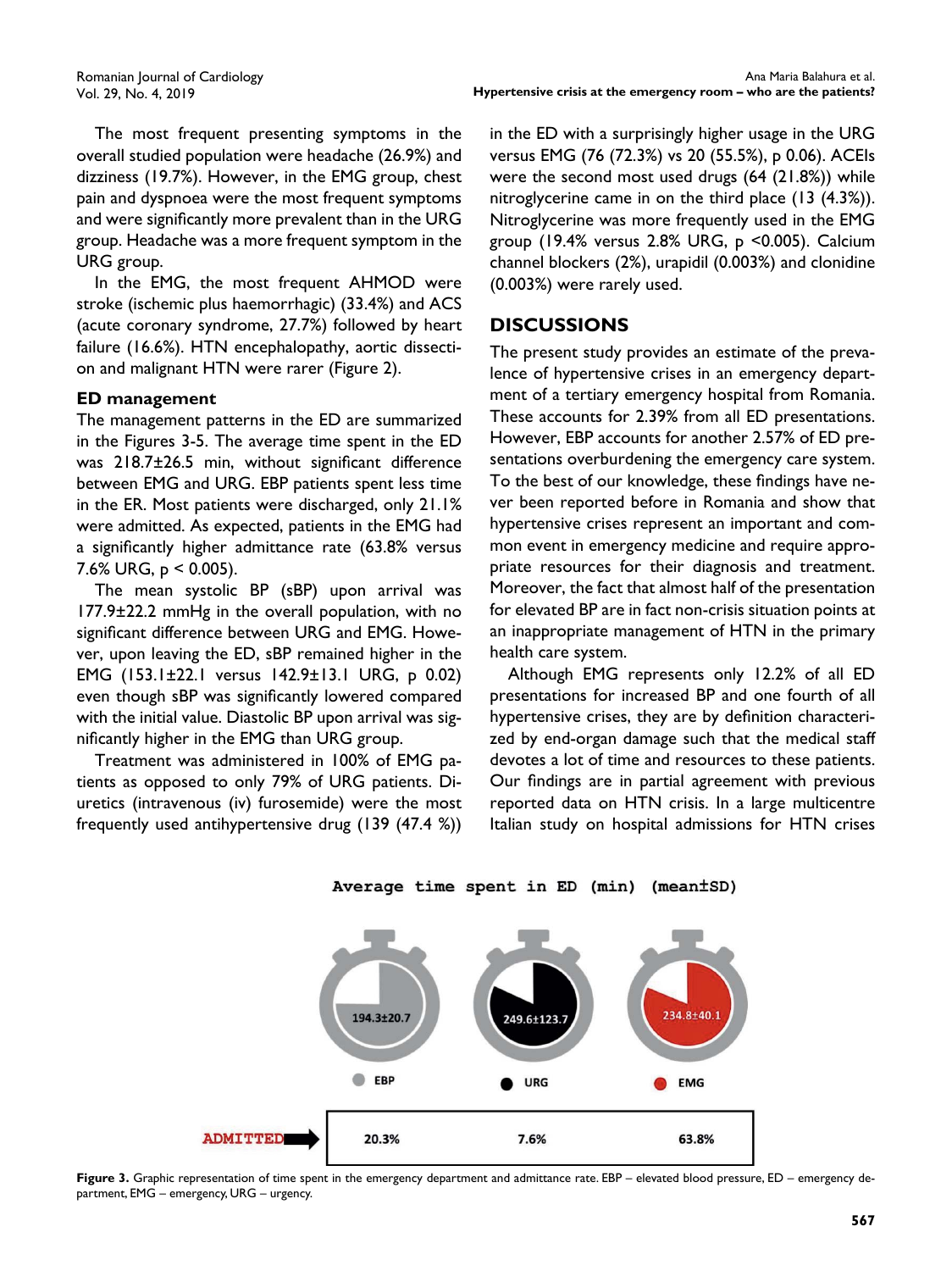at arrival ED

 $sBP$ 



**Figure 4.** Changes in blood pressure between arriving and leaving the emergency department. BP – blood pressure, EBP – elevated BP, ED – emergency department, EMG – emergency, HTN – hypertension, sBP – systolic BP, URG – urgency. \*p<0.05.



**Figure 5.** Frequency of antihypertensive drugs usage in the emergency department. ACEI – angiotensin converting enzyme inhibitors, BP – blood pressure, CCB – calcium channel blockers, EBP – elevated BP, EMG – emergency, URG – urgency. \* p<0.05.

in the ED, over a one year period, the prevalence of HTN crises was 0.46% from all clinico-surgical urgencies with 25.3% of them being EMG<sup>7</sup>. In another study done in a university emergency hospital from Brazil, the prevalence of HTN crisis was 0.5% from all clinico-surgical emergencies, with 39.6% EMG<sup>8</sup>. Another study from an university hospital from Pakistan showed a prevalence of 1.8% HTN crisis from all emergency cases presenting at the  $ED<sup>9</sup>$ . These data show a significantly lower proportion of HTN crisis than the one reported in our study. This may be due to the different definitions used in these studies, a higher threshold of BP >220/120 mmHg being the cut-off for

**568**

defining HTN crises in the ones reporting a lower prevalence. However, the proportion of EMG, which in all studies was defined as hypertension associated with acute HMOD, was the same (one fourth of all HTN crisis) suggesting that in fact our hospital is dealing with a higher proportion of HTN emergencies and urgencies than other centers around the world. The different health care system organisation and the high prevalence of hypertension and poor HTN control in Romania can account for these differences<sup>2</sup>. Nonetheless, this should draw attention to the overburdening of the EDs and the emergency health care in Romania by HTN crises as well as non-crisis elevations in BP.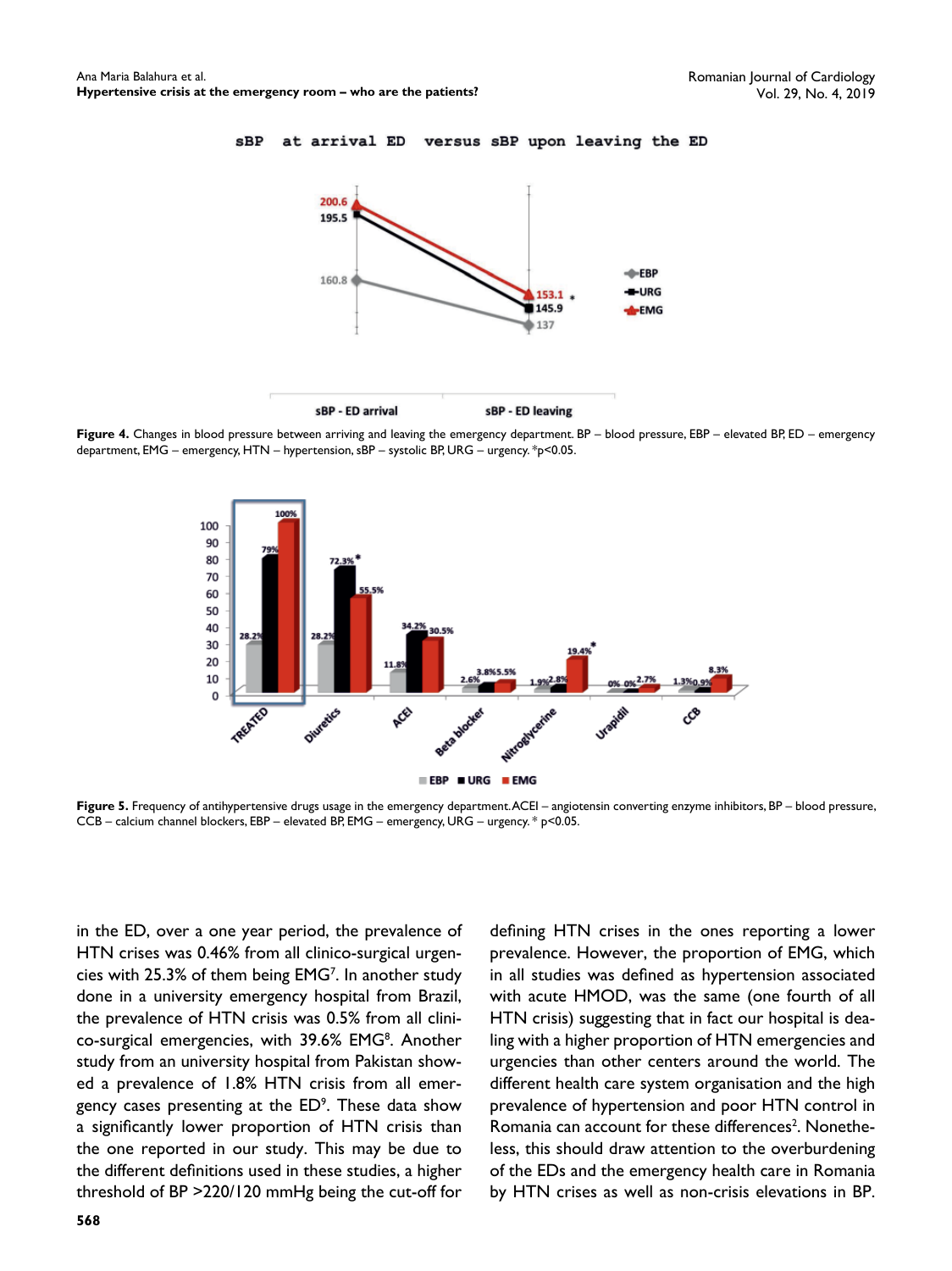Other reports on this topic could enable us to compare the data from various areas of our country and add an epidemiological point of view on HTN crisis, which, unfortunately, cannot be estimated from the present study.

Patients with true EMG are older and have more previous history of HTN, dyslipidaemia, CCS, previous stroke and AF suggesting a higher burden and a longer duration of disease, with significantly more chronic HMOD, factors probably contributing to the acute presentation with more severe HTN and acute HMOD. Almas et al. reported similar rates of comorbidities as in our study for EMG as well as for URG patients even though they had a predominant male and younger population<sup>9</sup>. Another risk factor is older age which was associated with increasing risk of hypertensive emergency in some studies<sup>8,10</sup>. Moreover, poor BP control is associated with worse outcome in terms of target organ damage and there are studies showing that less effective BP control is an independent risk factor for ED presentation due to an HTN crisis<sup>11</sup>. Some studies have reported a percentage between 12.7 and 33 of patients with hypertensive crises who were unaware of their hypertensive status similar to our patients, which were previously unknown hypertensive more in the URG 27.7% then 8.4% in the EMG  $(p < 0.005)^{12,13}$ . Unfortunately, we did not have any tool to assess previous control or proper adherence to antihypertensive therapy. Nonetheless, these findings suggest that there is a need for increased awareness among the general population, hypertensive subjects and treating physicians to address this important issue.

Systolic BP upon arrival was not significantly different while diastolic BP (dBP) was significantly higher in the EMG than the URG group. Even though some studies have reported significantly different sBP when presenting at the ED, Zampaglione et al have reported a significant difference only with the dBP, which has been reported to be greater in patients with EMG than URG, indicating greater peripheral vascular resistance in these cases and greater severity<sup>13</sup>. This supports the current concept that not the level of BP but the acute HMOD dictates the difference in outcome<sup>4</sup>. Moreover, both diastolic and systolic BP are associated with cardiovascular outcome in hypertensive patients and both measurements should be taken into account when evaluating a HTN patient $14$ .

Acutely elevated BP can manifest as several clinical scenarios. In our study, headache and dizziness

were the most frequent symptoms followed by chest pain and dyspnoea, as found in other studies. Only chest pain was significantly more frequent in the EMG group, as a sign of acute HMOD<sup>10,15</sup>. This implies that symptoms alone are not able to distinguish between emergencies and urgencies and highlight the need for a thorough evaluation prior to making a management decision.

EMG is defined by the presence of acute HMOD. In the large multicentre study by Pinna et al, the prevalence of AHMOD was 30.9% acute pulmonary edema, 22% stroke, 17.9% myocardial infarction, 4.9% hypertensive encephalopathy<sup>7</sup>. In another study, the cerebrovascular and cardiovascular complications were the main HMOD with 58% stroke and 38% ACS plus heart failure<sup>10</sup>. Our study findings are in concordance with the data published thus far as we found that the majority had cardiovascular or cerebrovascular involvement. The clinical pattern of presentation of hypertensive crises at the ED are of great interest for the clinician as well as for the characterisation of disease course and estimating prognosis.

Treatment was administered in 100% of EMG patients as opposed to only 79% of URG patients. Indeed, recent data suggests that referring patients for URG at the ED did not seem to improve cardiovascular outcomes or BP control at 6 months hence the new recommendation of the current European position paper on management of HTN emergencies that URG should be renamed "uncontrolled BP" an treated as a noncrisis situation<sup>4,6</sup>.

Furosemide iv was the most frequently used antihypertensive drug, iv ACEIs were the second most used while nitroglycerine came in on the third place. Nitroglycerine was more frequently used in the EMG group in agreement with the high percentage of ACS and chest pain in this group. Calcium channel blockers, urapidil and clonidine were rarely used. The European position paper on the management of HTN emergencies recommends that treatment in patients with a hypertensive EMG be driven by the type of HMOD, and, although differences in preference and experience exist with regard to the use of intravenous BP-lowering medication, most EMG can be treated with either labetalol or nicardipine. The drugs recommended in this position paper are iv beta blockers, iv CCB, iv nitrates, iv ACEI and clonidine. However, the discrepancy in the therapeutic management in our ED and the previously mentioned recommendations is mainly due to the unavailability of most of the iv anti